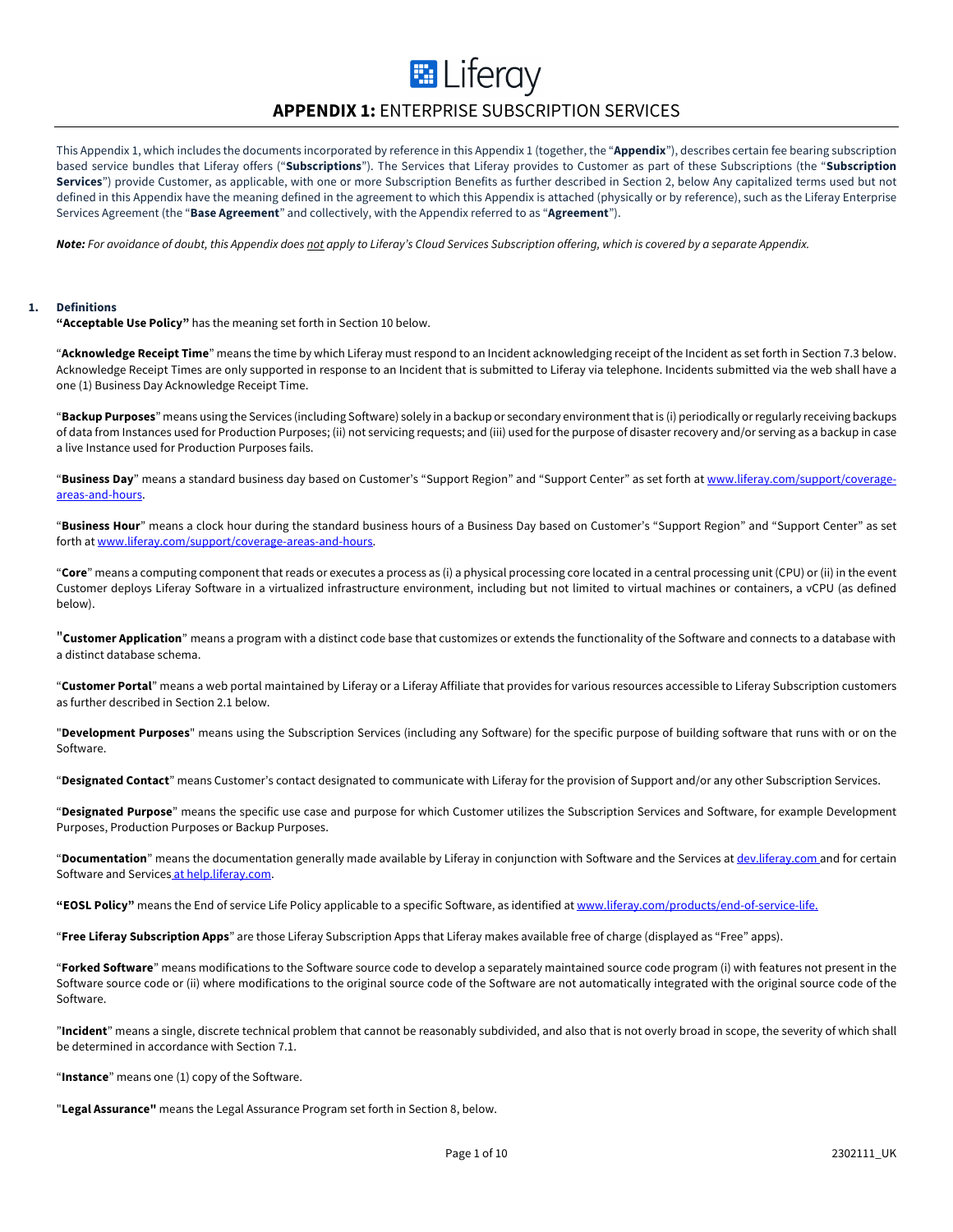

"**Liferay Subscription Apps**" means the applications in the Liferay Marketplace made available to subscribers in the "Liferay Subscription App" category.

"**Named Individual**" means an individual tracked person with identifiable contact information accessing a Page.

"**Non**-**Production Purposes**" means using the Services (including Software) solely in a non-production environment, generally for the purposes of dev-integration, testing, quality assurance, staging, and user acceptance testing but excluding Development Purposes.

"**Page**" means a webpage that is owned or operated by the Customer or by third party on Customer's behalf with a single identification address (URL) upon which Customer utilizes the Services.

"**Page View**" means a single request for a full Page document.

"**Plan**" means a certain allotment of Named Individuals and Page Views.

"**Production Purposes**" means using the Services (including any Software) in a production environment, generally to service live requests and to use live data and Software.

"**Services**" as defined in the Base Agreement shall for the purposes of this Appendix mean Subscription Services.

"**Sizing**" means the sizing of an Instance, which is determined by the number of Cores or vCPUs that will be accessible by each Instance

"**Software**" or "**Liferay Software**" means the software and corresponding Documentation that Liferay makes available for download as part of Subscription Services. Software shall not include third-party software applications that are made available through the Liferay Marketplace located at www.liferay.com/marketplace ("**Third-Party Marketplace Apps**"), Third-Party Software or generally available open source projects such as any Liferay branded community edition of the Software and/or other community projects.

"**Subscription Benefit(s)**" means one or more of the defined benefits described in Section 2 below.

"**Subscription Term**" has the meaning defined in Section 5 below.

"**Support (Service) Level**" means the level of Support (e.g. Gold or Platinum) for a specified scope of Support as described in Section 7 below and specified in an Order Form.

**"Terms of Service"** has the meaning set forth in Section 10 below.

"**Third**-**Party Software**" means any software program, computer code, programming libraries, application programming interfaces, or other materials, (i) the intellectual property rights of which are not owned by Liferay or its Affiliates and (ii) which is not licensed to Customer under the EULAs set forth in the Base Agreement or this Appendix, but is licensed subject to the applicable license terms and conditions set forth in a file accompanying the Software (and for certain Software also at www.liferay.com/third-party-software).

"**Unit**" means the unit that is used to measure Customer's use of the Subscription Services as set forth in Section 6 or as agreed by the parties in an Order Form.

"**Updates**" means any and all software fixes, updates, upgrades, enhancements, additions, corrections, modifications, new versions and releases, when and if they are made available.

"**Users**" means any person, including Customer's and/or its Affiliates employees, contractors, advisors, or employees or contractors of a third party, including any IT service providers, used by the Customer, registered to access and use the Services on behalf of the Customer.

"**Virtual CPU**" or "**vCPU**" means a virtual machine's or container's virtual processor to which a physical CPU is assigned, in whole or in part. For the avoidance of doubt, in the event of simultaneous multithreading in the same physical CPU, each Thread will be considered a vCPU.

**"Web Based Services"** means portals, websites, web pages, documents, discussion groups, blogs, applications and other interactive and cloud based services made accessible to the Customer by Liferay for Customer's use and consumption within the scope of certain Subscriptions, such as for example, but without limitation, Liferay's Customer Portal, Liferay's support application, or Liferay Analytics Cloud Services.

# **2. Benefits of Subscription Services**

Each Subscription offering provides Customer with one or more of the following standardized benefits described in the subsections of this Section 2 (each, a "**Subscription Benefit**"). The specific Subscription Benefits included in a Subscription are as identified in Schedule 1.A.

# **2.1 Access to the Customer Portal**

"**Customer Portal Access**" means the provision of access to Liferay's Customer Portal during the Subscription Term. Liferay's Customer Portal provides Customer access to an expanding knowledge base, support information, compatibility information, checklists, FAQs, patching tools, security updates, newsletters, as well as access to all available versions of Liferay Software throughout their respective life cycle as set forth in Section 8 below (and the applicable Third-Party Software) for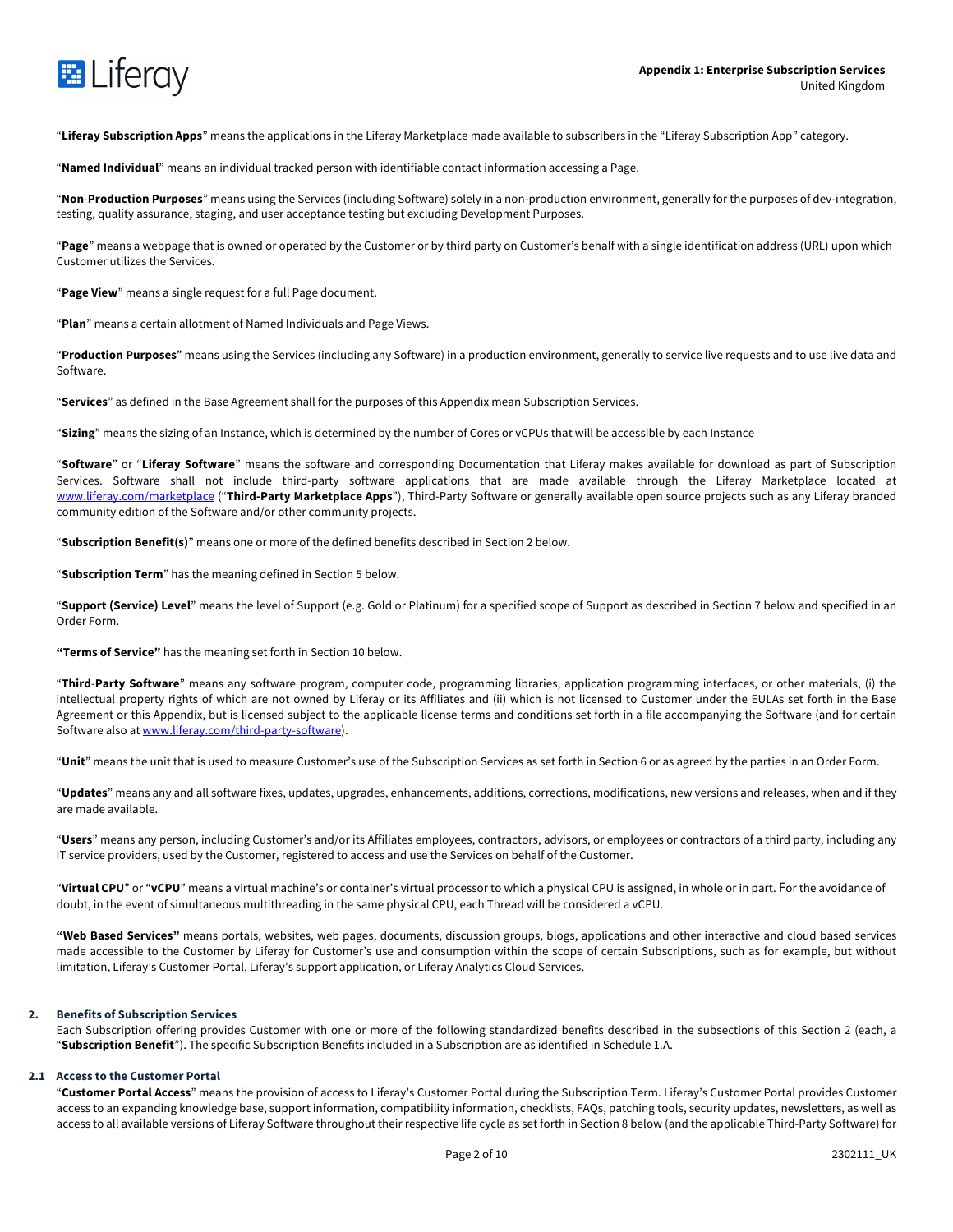

electronic download from Liferay's Customer Portal and, if applicable, access to certain other Web Based Services ("**Customer Portal Access**"). The Software is governed by one or multiple End User License Agreement(s) ("**EULAs**") identified in Schedule 1.A.

# **2.2 Maintenance**

"**Maintenance**" means the provision of Updates for Liferay Software, which Liferay makes available from time to time via electronic download from Liferay's website and Updates to Web Based Services ("**Maintenance**").

#### **2.3 Support**

"**Support**" means technical product support provided by Liferay to Customer for submitted Incidents as further described in Section 7, below. Support is provided through Liferay's web based issue tracker that allows Customer to submit incidents to the Liferay support team for investigationof issues relating to the Software, Web Based Services, or Third-Party Software provided with the Software to the extent such Third-Party Software causes the Software to not substantially conform to the Documentation as further described in Section 7 below ("**Support**").

# **2.4 Legal Assurance**

"**Legal Assurance**" means the set of intellectual property assurances Liferay provides to Customer as further described in Section 8, below.

#### **3. Subscription Fees, Units**

Liferay charges a Fee for the Subscription Services based on the total number of Units and certain other parameters such as the applicable Support Level. The Units and other applicable parameters for Subscription Services are described in this Appendix and identified in the applicable Order Form. While Customer has a Subscription entitling Customer to receive Subscription Services, Customer is required to purchase a quantity of Subscriptions equal to the total number of Units applicable to that Subscription (including variants or components of the Software or Subscription Services) that Customer deploys, installs, uses or executes. In addition, if Customer uses Subscription Services to support or maintain Liferay Software (or any part thereof) then Customer must purchase Subscriptions equal to the amount of Units applicable to that Liferay Software for which Customer uses Subscription Services. Within each unique Customer Application (i) Customer shall maintain all Subscriptions that include Support at the same Support Level for all Units (for clarity, Customer may not purchase Platinum Support Services Level for one Unit and Gold Support Services Level for any additional Units deployed within a Customer Application, independent of whether such Units are used for Production Purposes, Backup Purposes or for Non-Production Purposes); and, (ii) Customer is required to maintain at least one (1) Subscription for Production Purposes and one (1) Subscription for Non-Production Purposes. If Customer terminates Subscriptions or does not renew Subscriptions within thirty (30) days after the termination or expiration of a Subscription Term and as a genuine pre-estimate of Liferay's losses and costs associated with reinstatement, Liferay reserves the right to charge Customer reinstatement Fees on a per Unit basis (the "**Reinstatement Fee**"), if and when Customer wishes to reinstate the terminated or expired Subscriptions. The Reinstatement Fee per Unit shall be equal to one hundred twenty percent (120%) of the Fees for the reinstated Subscription Services, agreed between Customer and Liferay as of the date of reinstatement, and pro-rated based on the lapsed period between the expiration or termination of the Subscription Term and the date the Subscription Services are reinstated.

# **4. Use of Subscription Services**

#### **4.1 Internal Use and Affiliates**

The Agreement (including pricing Liferay has agreed to in an Order Form) is premised on Liferay's understanding that Customer will use the Subscription Services and Software only for Customer's internal use (which includes use by or on behalf of Customer's Affiliates and Affiliates shall not be considered a third party for the purposes of this Section, provided that Customer remains responsible for the Affiliates' compliance with terms of the Agreement and any Order Form). The foregoing sentence is not intended to limit Customer's internal use of the Subscription Services (including any Software) to operate a web site and/or to offer Customer's own software as a service, provided such web site or service (i) does not include a distribution of the Software or otherwise access to Subscription Services, in whole or in part and (ii) provides as the primary component of the web site or service a material value added application other than the Subscription Services. Distributing the Software or otherwise providing access to any portion of the Subscription Services to a third party or using any of the Subscription Services for the benefit of a third party (for example, using Subscription Services to provide hosting services, managed services, Internet service provider (ISP) services, or third party access to or use of the Subscription Services) is a material breach of the Agreement, even though open source licenses applicable to certain software packages may give Customer the right to distribute those packages (and this Appendix is not intended to interfere with Customer's rights under those individual licenses).

#### **4.2 Use by Contractors**

The Subscription Services may be used under the terms of this Appendix by third parties acting on Customer's or its Affiliates' behalf, such as contractors, subcontractors or outsourcing vendors, provided that (i) Customer remains responsible for all of Customer's obligations under the Agreement and for the activities and omissions of the third parties, (ii) Customer controls the access to the Software, if and when the Software is deployed within a third party data center (which control of access does not require physical control and instead may be accomplished through the use of appropriate contractual provisions with the data center operator) and (iii) if applicable, Customer agrees to the terms stipulated in Section 11, below, before Customer migrates its Subscription Services off of Customer's premises or off of Instances within a third party data center that are under Customer's control into a Provider's Cloud (as defined in Section 11).

#### **4.3 Support Levels**

Customer agrees not to use Subscription Services with higher Support Service Levels (e.g. Platinum) to provide such higher Support Service Levels to Units with Subscriptions with lower Support Service Levels (e.g. Gold), unless Customer reports and pays for the higher Support Services Levels on such Units.

#### **4.4 Transfer of Subscriptions**

Customer may transfer Subscriptions designated as "Portable" in Schedule 1.A from one Unit to another Unit with the same Subscription characteristics (such as from one on-premise Instance to another on-premise Instance) without the purchase of additional Subscriptions, provided that Customer does not increase the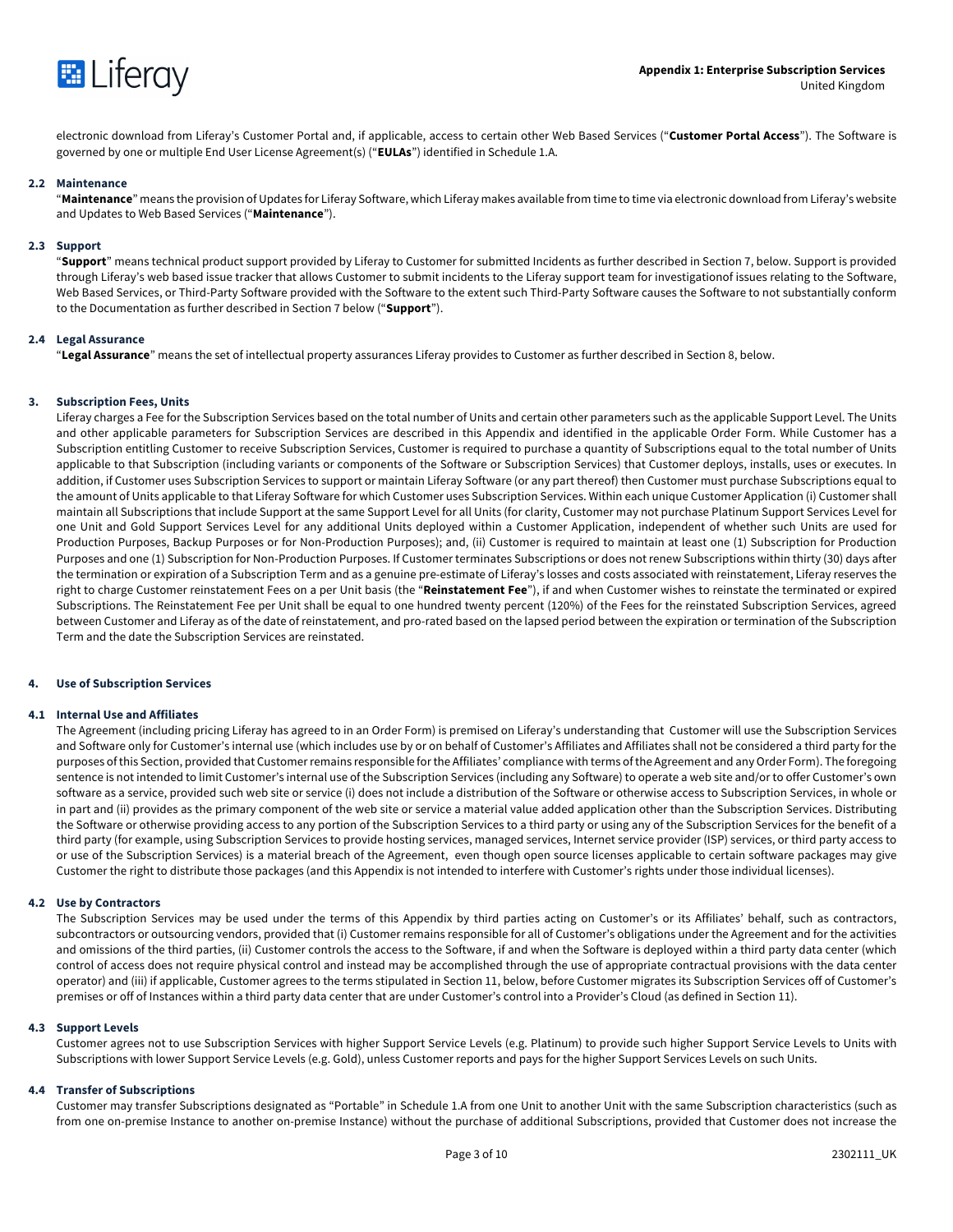

total quantity of Units and uses suchSubscriptions for the same Designated Purpose, if applicable. (Please note: transfers of Subscription Services may require Customer to contact Liferay for underlying technical administration of the transfer to ensure continuity of Services.)

# **4.5 Unauthorized Use of Subscription Services**

Any unauthorized use of the Subscription Services is a material breach of the Agreement, such as, without limitation, (i) only purchasing or renewing Subscription Services based on some, but not all, of the total number of Units that Customer deploys, installs, uses or executes, (ii) providing access to Software or Software Maintenance to third parties, (iii) using Subscription Benefits to provide support to third parties, (iv) using Subscription Services in connection with any redistribution of Software, (v) using Subscription Services to support or maintain any non-Liferay Software, (vi) using Subscription Services or Software for the purpose of building a competitive product or service to the Liferay Software or Services or copying the Software's features or user interface, (vii) using the Subscription Services or Software to develop or enhance any (a) software that is not Software including but not limited to any open source version of Software (such as "Liferay Portal") or (b) derivative works of any software that is not Software; or (viii) developing Forked Software. If Customer uses any Subscription Services or Software for non-Liferay Software, Customer agrees that as a remedy in case of such breach, Customer will pay Liferay the Subscription Services Fees for each Unit for which Customer utilizes the Subscription Services or Software in connection with such software that is not Software as genuine pre-estimate of Liferay's losses and costs associated with such breach.

# **4.6 Web Based Services**

As a precondition to the use of Web Based Services, Customer agrees to comply with the Liferay Acceptable Use Policy and the Terms of Service, available at www.liferay.com/legal as of the Order Form Effective Date of the Order Form governing Customer's use of the Web Based Services (the "**Acceptable Use Policy**" and the "**Terms of Service**", respectively).

# **5. Subscription Term**

Unless otherwise agreed by the parties in writing, Subscription Services (i) will begin on the date Liferay accepts Customer's order for the applicable Subscriptions (please note that the foregoing does not limit Customer's obligation to pay for Subscription Services that Customer previously used but for which Customer has not paid), (ii) cannot be terminated for convenience by either party and (iii) may be renewed by the parties upon mutual agreement. Unless otherwise agreed in the applicable Order Form and provided that Liferay has provided an email notification of an upcoming renewal to the email address associated with Customer's applicable customer account at least sixty (60) days prior to the renewal date of the Subscriptions, the term of the Subscription Services will automatically renew for successive terms of one (1) year each, unless either party gives written notice to the other of its intention not to renew at least thirty (30) days prior to the expiration of a (initial or renewal) term (initial term and any renewal term collectively referred to as the "**Subscription Term**").

# **6. EULAs**

# **6.1 Access to Software**

Certain Subscriptions provide Customer with access to download and use of specific builds of Liferay Software as identified in Schedule 1.A. Customer's use of such Software are subject to the applicable EULA as identified in Schedule 1.A, respectively. Each such EULA is an agreement separate from the Agreement.

#### **6.2 Open Source Licensed Copies**

To the extent Customer has been using a copy of Liferay Software originally obtained under the terms of an open source license ("OSS Copy"), and wishes to continue using such OSS Copy (where such continued use is feasible under a Subscription), the following applies: (i) the components of the OSS Copy licensed by Liferay under an open source license shall, as of the Subscription Term start date be deemed to be licensed under the applicable EULA for the corresponding Liferay Software; and, (ii) notwithstanding anything to the contrary set forth in Section 1, the term "Software" as used in this Appendix shall, for purposes of the applicable Liferay Software, include such OSS Copy.

# **7. Support**

Liferay will provide Support to Customer according to the following terms.

#### **7.1 Severity Levels**

The Severity level for a particular Incident is determined through a mutual discussion between Customer and Liferay, and based on the business impact of the issue.

Severity 1 ("High") Incidents: A Severity 1 Incident means (i) the production system is severely impacted or completely shut down, or (ii) system operations or mission-critical applications are inoperable, or (iii) mission-critical applications that have experienced repeated material system interruptions that are effectively making the applications inoperable.

Severity 2 ("Normal") Incidents: A Severity 2 Incident means (i) the system is functioning with limited capabilities, or (ii) is unstable with periodic interruptions, or (iii) mission critical applications, while not inoperable, have experienced material system interruptions.

Severity 3 ("Low") Incidents: A Severity 3 Incident means the system is fully functional, but there are observed errors that do not impact the usability of the system.

Liferay will work on Incidents designated as Severity 1 twenty-four (24) hours a day, seven (7) days a week, ("**24x7**"), provided that if resolution of a Customer's issue requires input from members of Customer's support team and they are not available to work during those hours, Liferay reserves the right to lower the severity level to match the actual business impact, if applicable, until Customer's support team is available to support the incident on a 24x7 basis.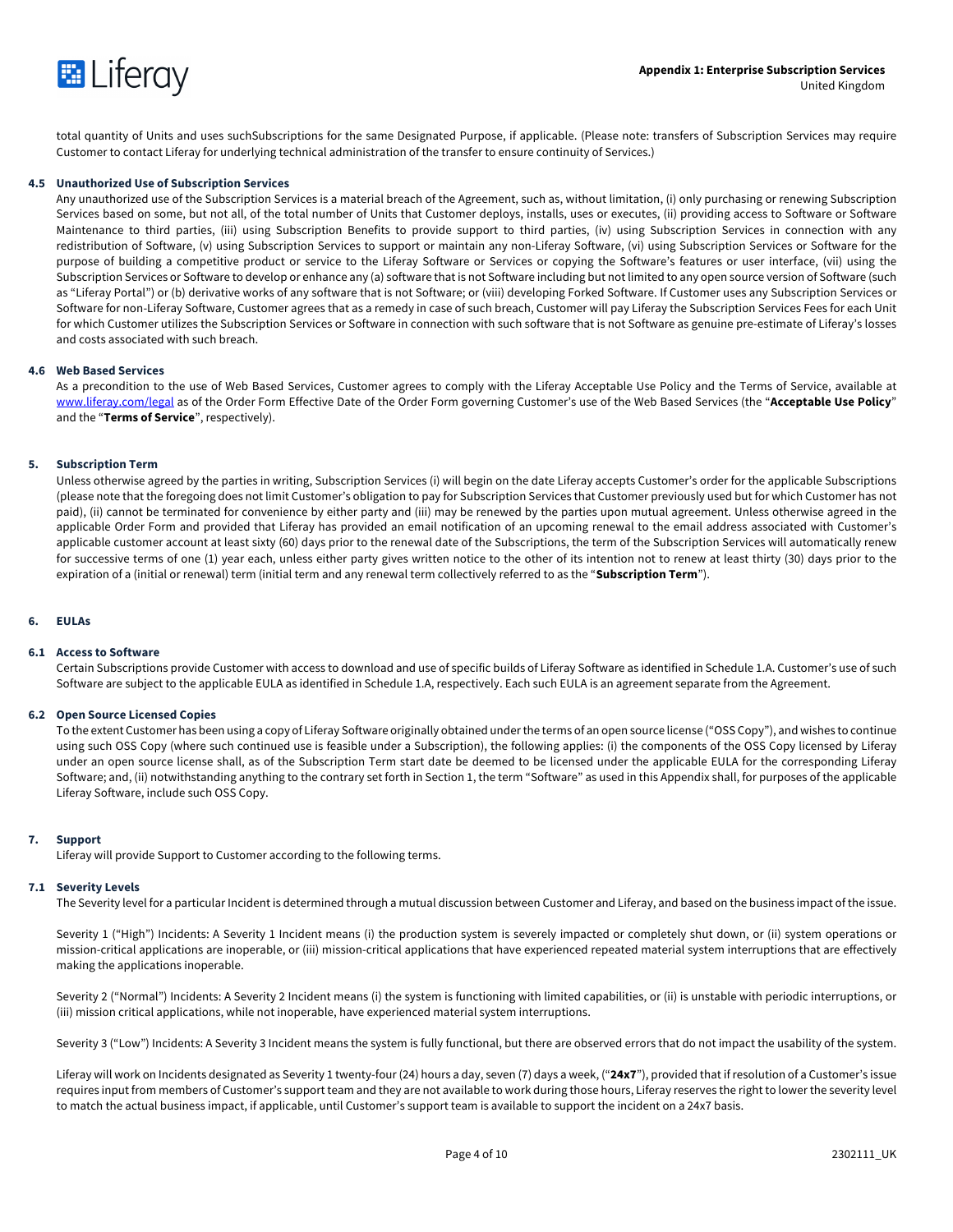

# **7.2 Designated Contacts**

Liferay will provide Support to Customer only through communication with the Designated Contacts. Customer may designate up to the number of Designated Contacts described in the table below based on the number of Subscriptions for Production Purposes Customer has purchased. Customer may add Designated Contacts by purchasing additional "Designated Contact Add-on" Subscriptions (as listed in Section 6). Customer shall use commercially reasonable efforts to maintain consistent Designated Contacts during the relevant Subscription Term, provided that Customer may change its Designated Contacts from time to time as a result of changes in employment responsibilities, transfers, leaves of absence, resignation or termination of employment of such individual. Customer may not use a single Designated Contact to act as a mere forwarding service for other of Customer's personnel.

# **Table 7.2**

| <b>Number of Subscriptions for Production</b><br><b>Purposes</b> | <b>Designated Contacts for Gold Support Level</b> | <b>Designated Contacts for Platinum Support</b><br>Level |
|------------------------------------------------------------------|---------------------------------------------------|----------------------------------------------------------|
| 1 to 4                                                           | $\overline{2}$                                    | 3                                                        |
| 5 to 8                                                           | 4                                                 | 6                                                        |
| 9 to 12                                                          | 6                                                 | 9                                                        |
| 13 to 16                                                         | 8                                                 | 12                                                       |
| 17 to 20                                                         | 10                                                | 15                                                       |
| 21 and over                                                      | 12                                                | 18                                                       |

# **7.3 Acknowledge Receipt Times**

Customer may report Incidents to Liferay in accordance with the contact information listed within Liferay's Customer Portal, currently at https://www.liferay.com/group/customer/support/contact/world-wide-support. AfterCustomer has contacted Liferay about an Incident. Liferay will provide an acknowledgement of receipt within the applicable Acknowledge Receipt Time. Bug fixes will be delivered to Customer's Designated Contacts. As used in this Section, a receipt acknowledgment means a qualified Liferay engineer has been assigned to the Incident and has begun to work to resolve the Incident.

# **Table 7.3(A) – Platinum Level**

| <b>Severity Level</b> | Acknowledge Receipt Time |
|-----------------------|--------------------------|
|                       | 1 clock hour             |
|                       | 2 Business Hours         |
|                       | 1 Business Day           |

# **Table 7.3(B) – Gold Level**

| <b>Severity Level</b> | <b>Acknowledge Receipt Time</b> |
|-----------------------|---------------------------------|
|                       | 4 Business Hours                |
|                       | 1 Business Day                  |
|                       | 2 Business Days                 |

# **7.4 Support Exclusions**

Liferay is not obligated to provide Support in the following situations:

i. Software has been modified, changed, damaged by Customer in any way, except as provided in the applicable Documentation or otherwise as directed by or under agreement with Liferay, with or without malicious intent;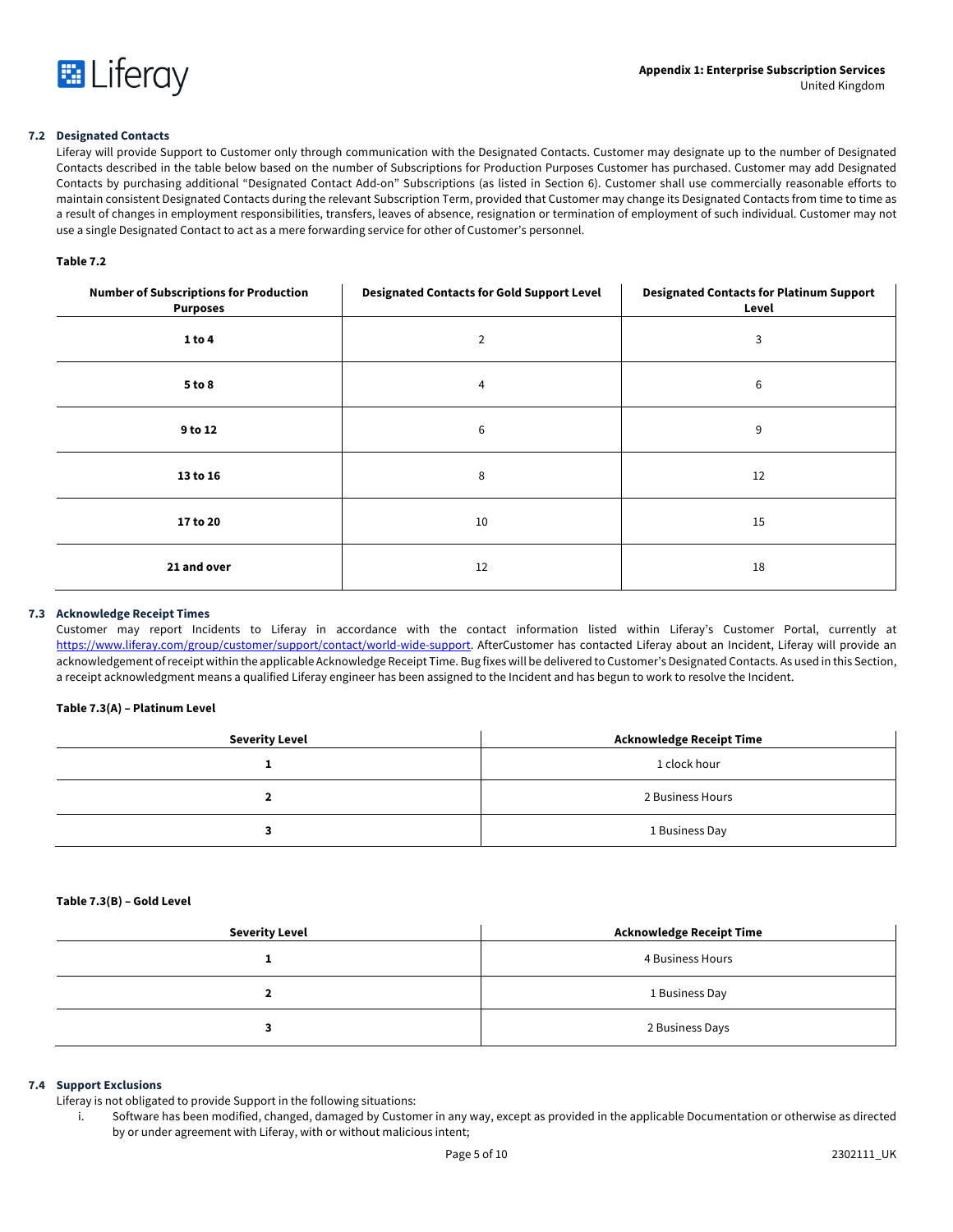

- ii. the Incident is caused by Customer's negligence, malicious intent, hardware malfunction, or other causes beyond the reasonable control of Liferay;
- iii. the Incident is caused by Third-Party Software, unless the Third-Party Software causes the Software to not substantially conform to the Documentation;
- iv. Customer has been previously provided a fix for an Incident reported to Liferay and where Customer has not installed such fix within forty-five (45) days after its being given to Customer;
- v. the deployment environment is not approved or supported by Liferay, as identified at www.liferay.com/services/support/compatibility-matrix; and/or
- vi. Liferay has discontinued Services for the version of the Software in accordance with the EOSL Policy.

Notwithstanding the above, Liferay may nevertheless, but is not obligated to, provide Support to Customer in the above cases (i)-(vi).

# **7.5 Conditions for Providing Support**

Prior to logging an Incident with Liferay, Customer will use commercially reasonable efforts to diagnose the nature of the Incident to ensure that it is resident in the Software and not a third-party application or component. During the collaborative initial phase of reporting an Incident, Customer will reciprocate a reasonable level of time and resources in accordance with the severity of Incident. Customer acknowledges that Liferay's ability to perform certain aspects of Support may be conditioned upon access to and completeness of certain of Customer's information as reasonably requested by Liferay. Such information may include, but is not limited to, the type of hardware Customer is using, a description of the Incident for which Customer seeks Support, and any other additional software Customer is using.

# **8. Legal Assurance Program**

This Section 8 describes the Legal Assurance Program ("Program"), which is a set of intellectual property assurances that Liferay offers to Customer as a Subscription Benefit for Assured Software(Subscriptions including Legal Assurance are referred to as "**Eligible Subscriptions**"). The effective date of this Program ("**Program Effective Date**") is the start date of an Eligible Subscription as set forth in an Order Form.

# **8.1 Assured Software**

This Program covers the Software including any Updates to the extent the relevant Units are covered by an active Eligible Subscription at the time of the Claim (as defined in Section 8.2) or threatened Claim (such Software referred to as "**Assured Software**").

# **8.2 Intellectual Property Assurances**

# **8.2.1. Obligations**

If an unaffiliated third party initiates a legal action against Customer (such action, a "Legal Action") and the Legal Action includes an allegation that Customer's use of Assured Software directly infringes the third party's copyrights, patents or trademarks, or misappropriates the third party's trade secret rights (such allegation within a Legal Action, a "Claim") and Customer has complied with and remains in compliance with the terms of this Program, then, subject to the other terms in this Program, Liferay will (i) defend Customer against the Claim and (ii) pay costs, damages and legal fees that are included in a final judgment against Customer (without right of appeal) or in a settlement approved by Liferay, that are attributable to Customer's use of the Assured Software with respect to such alleged or actual infringement.

# **8.2.2. Remedies**

If an injunction against Customer's use of the Assured Software is obtained pursuant to a Claim, Customer's use of Assured Software is found by a court to infringe a third party's copyrights, patents or trademarks, or misappropriates the third party's trade secret rights or if Liferay believes that such a finding, injunction or a Claim is likely, then Liferay will, at its expense and option: (i) obtain the rights necessary for Customer to continue to use the Assured Software consistent with the Agreement; and/or (ii) modify the Assured Software so that it is non-infringing; and/or (iii) replace the infringing portion of the Assured Software with non-infringing code of similar functionality (subsections (i), (ii) and (iii) are the "IP Remedies"); provided that if none of the IP Remedies are available on a basis that Liferay finds commercially reasonable, then Liferay may terminate the Agreement and/or the applicable Order Form without further obligations to Customer under this Section 8.2.2 or any other liability for such termination, and, if Customer then returns the Assured Software that is the subject of the Claim, Liferay will refund any prepaid Fees for the Eligible Subscription(s) related to Assured Software based on the time remaining under the applicable Eligible Subscription as of the effective date of such termination. If Customer chooses not to return the Software, Customer shall bear the sole risk of any costs, damages and/or attorney's fees arising from Customer's continued use of the Assured Software following Customer's receipt of Liferay's termination notice, and shall indemnify and hold Liferay harmless from such costs, damages and/or attorney's fees.

# **8.2.3. Conditions**

As conditions precedent to Liferay's obligations to Customer under this Section 8.2, Customer must comply with the following conditions: Customer must (i) be current in the payment of all applicable Fees prior to a Claim or threatened Claim; and remain current in such payments throughout the term of the Program, (ii) notify Liferay promptly, but in no event later than ten (10) days of receipt of any Claim; (iii) provide Liferay with the right to control and conduct the defense of the Legal Action (to the extent the Legal Action is related to the Claim) with counsel of its choice and to settle such Claim at Liferay's sole discretion; (iv) not assert or have asserted or have encouraged or assist any third party to assert, against Liferay or any of its Affiliates, customers or Business Partners, any claim that Liferay or a Liferay product infringes copyrights, patents or trademarks, or misappropriates trade secret rights and (v) cooperate with Liferay in the defense of the Claim.

# **8.2.4. Exclusions**

Page 6 of 10 2302111\_UK Notwithstanding the foregoing, Liferay will have no obligations under Section 8.2 with regard to any Claim to the extent that it is based upon either (i) a modification of Assured Software not made by, or at the written direction of, Liferay; (ii) Liferay's compliance with any designs, specifications or instructions provided by Customer; (iii) use of the Assured Software in combination with a product, process, step, structure, data or business methods not provided by Liferay, if the infringement or misappropriation would not have occurred without the combined use; (iv) facts or circumstances constituting a breach of the Agreement; (v) use of the Assured Software without an IP Remedy for such Claim after Liferay has informed Customer of the availability of the IP Remedy for the Claim ; (vi) any use of the Assured Software by Customer other than for Customer's internal use (Customer's own internal use does not include, for example, providing third party use or access to ABIs, APIs or binaries of the Assured Software, or similar uses or making, offering to sell, selling, distributing and/or importing products that include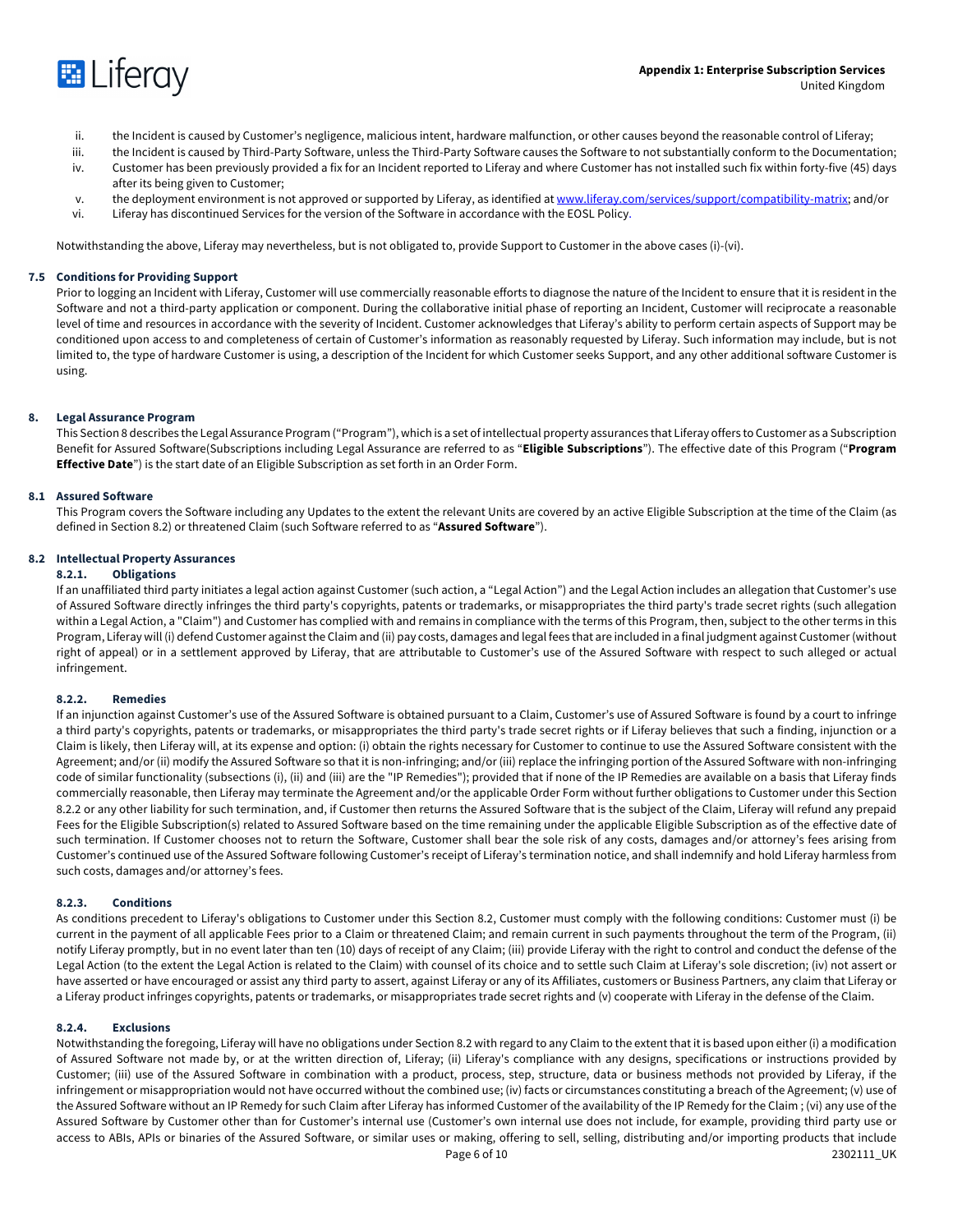

Assured Software); (vii) use by Customer after notice by Liferay to discontinue use of all or a portion of the Assured Software to avoid infringement or misappropriation; (viii) a claim or lawsuit by Customer against a third party (or results from or arises out of such claim or lawsuit); or (ix) allegations associated with software, technology, products or other subject matter other than Assured Software (including, but not limited to allegations associated with the Legal Action other than the Claim, including any allegations that remain after the Claim is resolved), and Customer assumes full responsibility for fees, costs and damages associated with defending, settling and/or paying any resulting judgment or settlement in connection with software, technology or products that are not Assured Software.

# **8.3 Term**

The term of this Program will begin on the Program Effective Date and will terminate upon the expiration or termination of Customer's last active Eligible Subscription, provided that if Liferay updates or amends the Program, (i) this Program will apply only until the end of the then current Subscription Term for any active Eligible Subscriptions and (ii) Customer will have the opportunity, in Customer's sole discretion, to participate in the updated or amended Program for any additional Eligible Subscriptions or renewal terms of existing Eligible Subscriptions. If this Program expires or is terminated for any reason, Sections 8.1 and 8.3 through8.5 will survive termination.

# **8.4 Liability**

**8.4.1.** Liferay will not be obligated to pay any amounts in connection with a Claim related to any period of time during which Customer does not have active and fully-paid Eligible Subscriptions related to the Assured Software. Liferay will have no obligation to Customer under this Program if, as of the Program Effective Date, Customer had received notice of allegations of infringement or are had engaged in litigation concerning the subject matter of what would otherwise be a Claim under this Program or with respect to a product substantially similar to the Assured Software. If the Legal Action includes a claim that both Assured Software and non-Assured Software infringe, then Customer will be responsible for a proportional share of common fees and costs in defending such claim based on the relative proportion of Assured Software and non-Assured Software.

**8.4.2.** IT IS LIFERAY'S INTENT TO PROVIDE CUSTOMER A SET OF PROTECTIONS UNDER THIS PROGRAM RELATED TO CLAIMS (AS DEFINED IN SECTION 8.2 ABOVE). IT IS NOT LIFERAY'S INTENT TO EXPAND LIFERAY'S TOTAL LIABILITY TO CUSTOMER IN EXCESS OF THE LIABILITY LIMITATIONS, EXCLUSIONS AND EXCEPTIONS SET FORTH UNDER THE BASE AGREEMENT.

**8.4.3.** No express or implied warranties by Liferay or its Affiliates are created as a result of this Program. To the maximum extent permitted by law this Program sets forth Customer's exclusive remedies and Liferay's sole obligations for claims arising from or related to copyrights, patents, trademarks, trade secrets or any other intellectual property rights and supersedes any other Liferay obligation related to the subject matter of this Program (including, but not limited to, indemnification, breach of warranty, and/or breach of contract under the Agreement or otherwise and any implied warranty of non-infringement, which is hereby disclaimed). For the avoidance of doubt, the terms of Section 8.2 above shall apply in the place of, and Customer expressly waives any rights, and releases Liferay from any obligations, under the terms of any other warranties or terms relating to intellectual property rights or remedies, including without limitation Legal Assurance terms or conditions that may be included in the Agreement. If there are any other applicable indemnity coverage or remedies available to Customer related to intellectual property infringement, Customer agrees that the total of all benefits payable under all such provisions will not exceed the total damages, costs, and expenses incurred by Customer, and that Liferay will pay only its proportional share of such total damages, costs, and expenses, subject to the limitations of liability set forth in the Agreement (including this Program).

# **8.4.4. Allocation of Risk**

THIS SECTION 8.4 AND THE OTHER TERMS AND CONDITIONS OF THIS PROGRAM ALLOCATE THE RISKS BETWEEN THE PARTIES WITH RESPECT TO THE SUBJECT MATTER OF THIS PROGRAM. THIS ALLOCATION IS AN INTRINSIC PART AND THE BASIS OF THE BARGAIN BETWEEN THE PARTIES. WITHOUT SUCH ALLOCATION LIFERAY WOULD NOT HAVE ENTERED INTO THIS PROGRAM AND THE AGREEMENT. LIFERAY'S PRICES FOR SUBSCRIPTION SERVICES REFLECT THIS ALLOCATION OF RISKS AND THE DISCLAIMER OF WARRANTIES, EXCLUSIONS AND LIMITATION OF LIABILITY SPECIFIED HEREIN. THE LIMITATIONS, EXCLUSIONS AND DISCLAIMERS CONTAINED IN THIS PROGRAM APPLY, EVEN IF ANY REMEDY (INCLUDING ANY LIMITED OR EXCLUSIVE REMEDY) PROVIDED FOR IN THIS PROGRAM FAILS IN ITS ESSENTIAL PURPOSE.

# **8.5 Miscellaneous**

- i. This Program is binding on the parties to the Order Form, and nothing in this Program confers upon any other person or entity any right, benefit or remedy of any nature whatsoever.
- ii. By express agreement of the parties and as an intrinsic part of the bargain between the parties if any provision of this Program is held invalid or unenforceable for any reason, this Program will be deemed invalid in its entirety.

# **9. End of Service Life (EOSL) Policy**

During the Services life cycle of a specific version of Software, the scope of Maintenance and Support evolves and, after a number of years, phases out for older versions of Software. The details of the Services life cycle are set forth in the EOSL Policy. For certain Software, Liferay offers Extended Premium Support as described in Schedule 1.A to extend the Premium Support Phase for a specific version of Software.

# **10. Web Based Delivery**

Liferay will make available the Software (including any Updates) to Customer for electronic download from Liferay's website. Software (including any Updates) shall be considered delivered by Liferay to Customer when made available for download.

# **11. Deploying Liferay Software in a Provider's Cloud**

Page 7 of 10 2302111\_UK Customer may transfer to and use the Software made available for download as part of the Liferay Subscriptions designated as "Portable" in Schedule 1.A in a third party's ("**Provider**") hosted computing infrastructure of shared resources that provides Virtual CPUs to Customer on-demand ("**Cloud**"). All terms and conditions set forth in the Agreement or in the applicable EULA concerning the Subscription Services and the relevant Software apply to the use of such Services and Software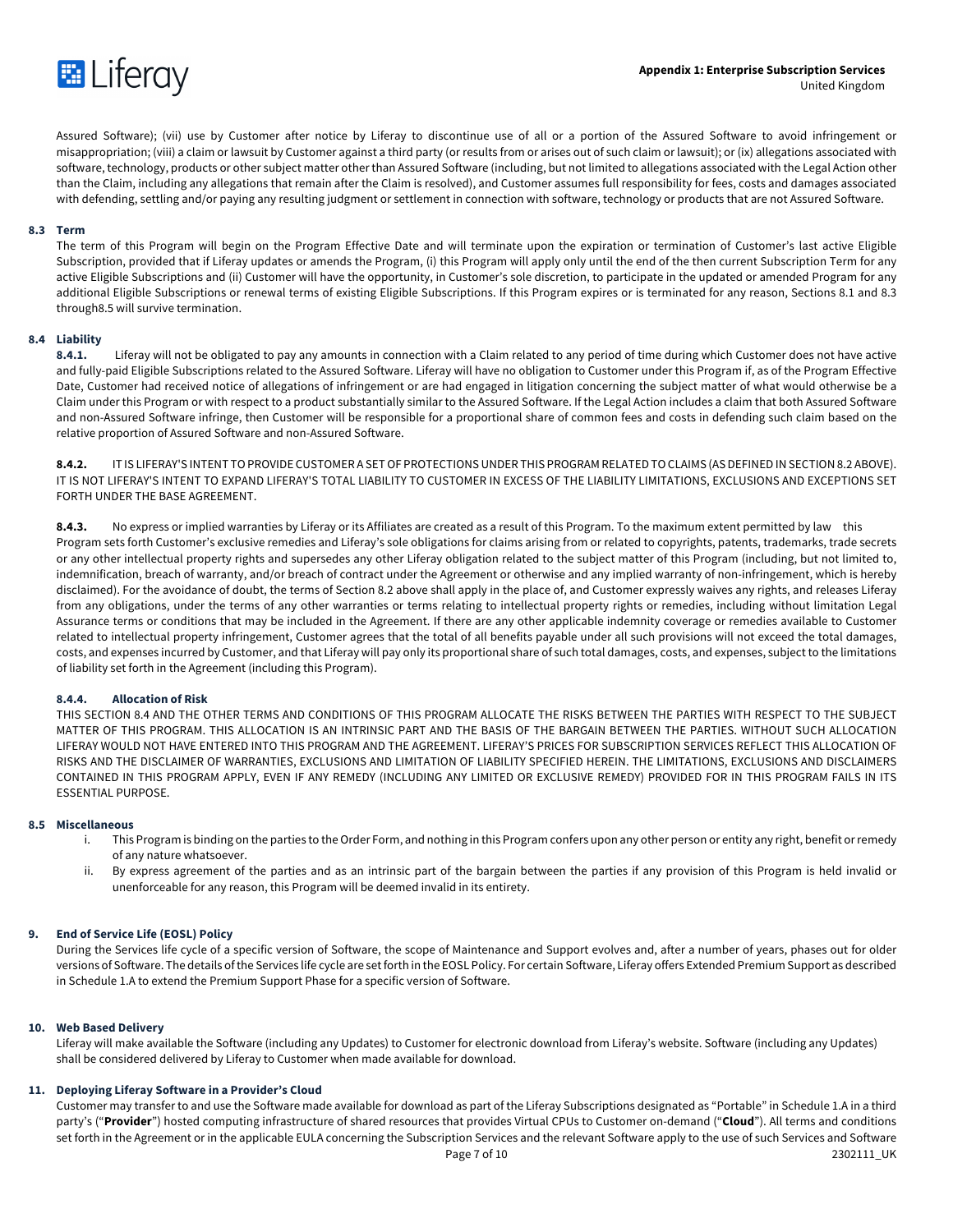

in the Provider's Cloud, except that certain software components or functionality of the Software contained in the Subscriptions may not be available or supported when used in the Provider's Cloud. Customer agrees that the total number of Units of the Liferay Subscriptions that Customer is entitled to deploy, install, use, or execute in accordance with the Order Form or purchase order is not increased due to this permission to transfer and use the Liferay Software in the Provider's Cloud.

Liferay is not a party to Customer's agreement with the Provider and is not responsible for providing access to or support for a Provider's Cloud or any other obligations of Provider under such separate agreement. Fees for Subscription Services do not include any Provider Cloud services.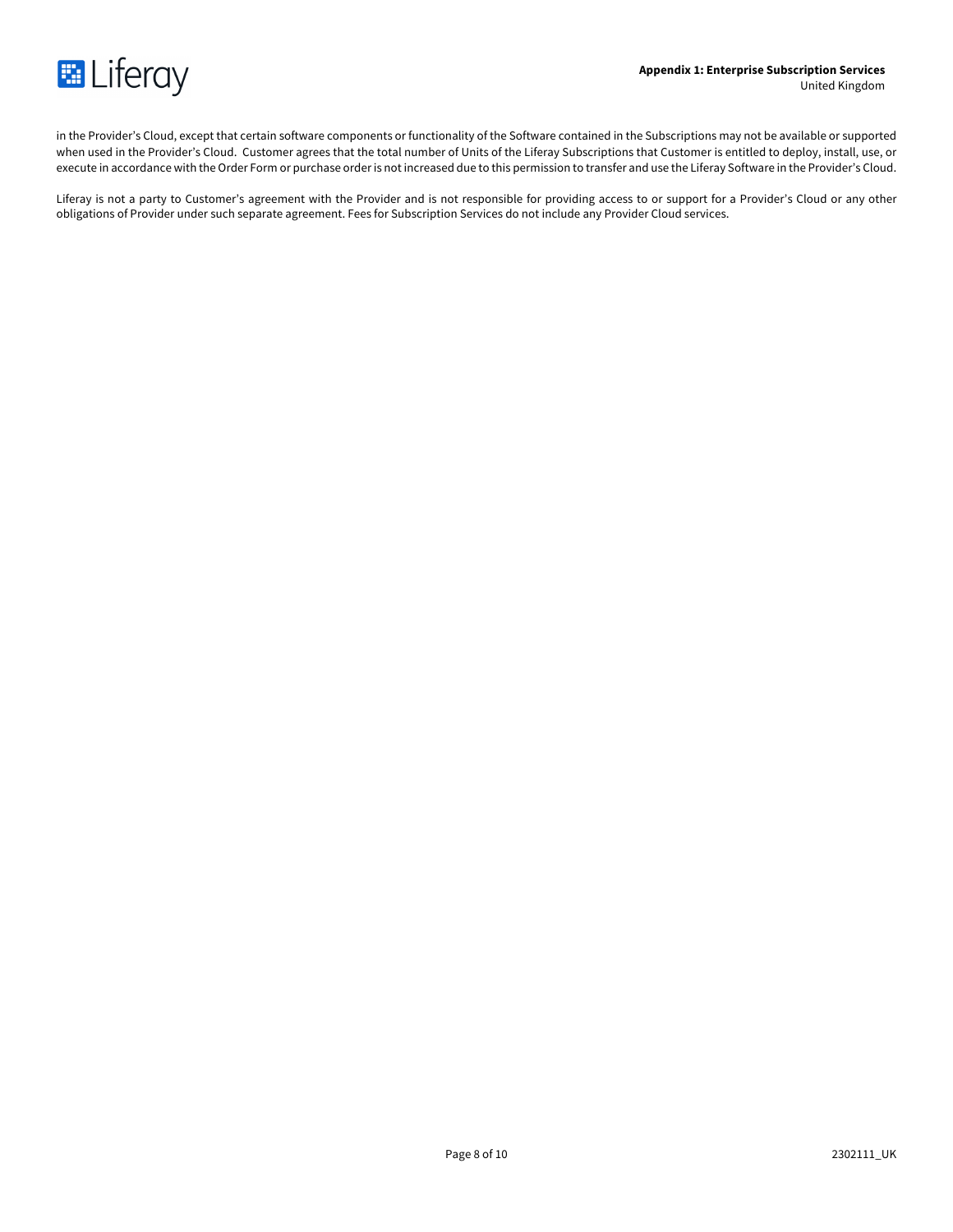# **E** Liferay **SCHEDULE 1.A**

| <b>Name</b>                                              | <b>Unit</b> | <b>Licensed Software</b>                                                                   | <b>Customer</b><br><b>Portal Access</b> | Maintenance | <b>Support</b> | Legal<br><b>Assurance</b> | <b>Portable</b> |
|----------------------------------------------------------|-------------|--------------------------------------------------------------------------------------------|-----------------------------------------|-------------|----------------|---------------------------|-----------------|
|                                                          |             |                                                                                            | <b>Enterprise Subscriptions</b>         |             |                |                           |                 |
| <b>Liferay DXP</b><br><b>Subscriptions</b>               | Instance    | Liferay DXP;<br>Free Liferay Subscription Apps;<br>and<br>Workstation/Client-side software | Yes                                     | Yes         | Yes            | Yes                       | Yes             |
| <b>Liferay Commerce</b><br><b>Subscriptions</b>          | Instance    | Liferay Commerce                                                                           | Yes                                     | Yes         | Yes            | Yes                       | Yes             |
| <b>Liferay Analytics Cloud</b><br><b>Subscriptions</b>   | Plan        | N/A                                                                                        | Yes                                     | $\star$     | Yes            | N/A                       | N/A             |
| <b>Liferay Enterprise Search</b><br><b>Subscriptions</b> | Instance    | Liferay Enterprise Search                                                                  | Yes                                     | Yes         | Yes            | <b>No</b>                 | Yes             |
| Liferay Paid Apps** Add-<br>On Subscription***           | Instance    | Liferay Paid App, as applicable                                                            | Yes                                     | Yes         | Yes            | Yes                       | Yes             |
| <b>Commerce Software Add-</b><br>On Subscription***      | Instance    | Applicable add-on software                                                                 | N/A                                     | Yes         | Yes            | Yes                       | Yes             |

| Supplemental Subscriptions <sup>t</sup> |                                                                                                                                                                                                                                                                                 |  |
|-----------------------------------------|---------------------------------------------------------------------------------------------------------------------------------------------------------------------------------------------------------------------------------------------------------------------------------|--|
| Unit                                    | <b>Description</b>                                                                                                                                                                                                                                                              |  |
| Named<br>Individuals                    | Adds additional Named Individuals to a Liferay Analytics Cloud Subscription Plan.                                                                                                                                                                                               |  |
| Page Views                              | Adds additional Page Views to a Liferay Analytics Cloud Subscription Plan.                                                                                                                                                                                                      |  |
| Designated<br>Contact                   | Adds additional Designated Contact to Customer's account.                                                                                                                                                                                                                       |  |
| Customer<br>Application                 | Applies the benefits associated with the Premium Support Phase for Maintenance and Support during the Limited<br>Support Phase and beyond, as defined in the EOSL Policy, for the applicable Subscription offering and for the<br>Subscription Term specified in an Order Form. |  |
|                                         |                                                                                                                                                                                                                                                                                 |  |

EPS, if purchased, must be purchased for all Subscription Units applicable to a Customer Application.

\* Liferay intends to periodically update, upgrade, backup, improve and/or discontinue certain functionality associated with LAC and Customer's user experience. As a result, LAC may be substantially modified. Liferay reserves the right at any time to change and/or discontinue any or all of LAC (including the underlying platforms and application programming interfaces ("APIs") and/or application binary interfaces ("ABIs") which may inhibit Customer's ability to use existing applications. Liferay will use reasonable efforts to provide advance notice of material changes to LAC on the applicable LAC Services website.

\*\* Liferay Paid Apps are available through the Liferay Marketplace (https://web.liferay.com/marketplace).

\*\*\* The applicable Support Services Level for Add-On Subscriptions is the same as the underlying Subscription.

† Subscriptions designated as "Supplemental" require the purchase of an applicable underlying Subscription.

Where Sizing is applicable to a Subscription and specified in an Order Form, the number of Cores or vCPUs accessible by each Instance is as described in the following table:

| <b>Sizing</b> | Number of Cores or vCPUs that will be accessible by each Instance |
|---------------|-------------------------------------------------------------------|
|               | Up to eight $(8)$                                                 |
|               | Up to twelve (12)                                                 |
|               | Up to sixteen (16)                                                |
|               | Seventeen (17) or more                                            |

Where applicable, the Pricing for each Plan is defined by the maximum number of Named Individuals and maximum number of Page Views as set forth in the Table below:

| Plan              | <b>Max. Number of Named Individuals</b> | <b>Max. Number of Page Views</b> |
|-------------------|-----------------------------------------|----------------------------------|
| <b>Business</b>   | 10.000                                  | 5.000.000                        |
| <b>Enterprise</b> | 100.000                                 | 60.000.000                       |

Customer may incrementally expand the allotment of a Plan by purchasing applicable Supplemental Subscriptions.